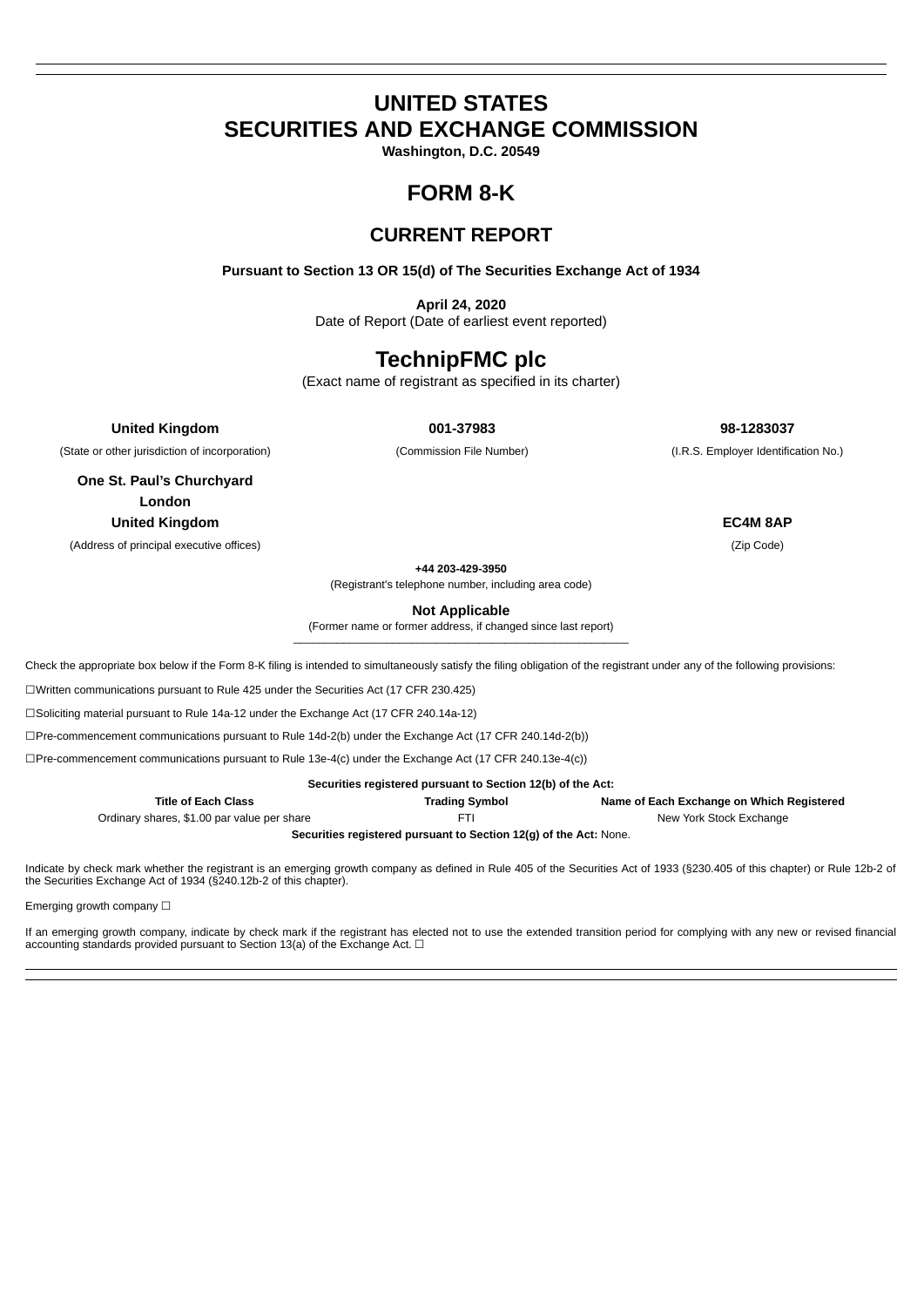#### **Item 5.07 Submission of Matters to a Vote of Security Holders**

TechnipFMC plc (the "Company") held its Annual General Meeting of Shareholders on April 24, 2020 (the "Annual Meeting") for the purpose of (1) electing each of the 14 director nominees for a term expiring at the Company's 2021 Annual General Meeting of Shareholders or until his or her earlier death, retirement, resignation, or removal pursuant to the Company's articles of association; (2) approving, on an advisory basis, the Company's named executive officer ("NEO") compensation for the year ended December 31, 2019 (the "Say-on-Pay Proposal for NEOs"); (3) approving, on an advisory basis, the Company's U.K. directors' remuneration report for the year ended December 31, 2019; (4) receiving the Company's audited U.K. accounts for the year ended December 31, 2019, including the reports of the directors and the auditor thereon; (5) ratifying the appointment of PricewaterhouseCoopers LLP ("PwC") as the Company's U.S. independent registered public accounting firm for the year ending December 31, 2020; (6) re-appointing PwC as the Company's U.K. statutory auditor under the U.K. Companies Act 2006, to hold office until the next annual general meeting of shareholders at which accounts are laid; and (7) authorizing the Board of Directors (the "Board") and/or the Audit Committee of the Board (the "Audit Committee") to determine the remuneration of PwC, in its capacity as the Company's U.K. statutory auditor for the year ending December 31, 2020. Each proposal is more fully described in the Company's definitive proxy statement on Schedule 14A filed with the Securities and Exchange Commission on March 13, 2020.

The following are the final voting results of the Annual Meeting.

a. Election of director: Douglas J. Pferdehirt

| FOR (Number of<br>votes) | <b>PERCENT</b><br>FOR (%) | <b>AGAINST</b><br>(Number of<br>votes) | <b>PERCENT</b><br>AGAINST (%) | <b>TOTAL VOTES</b><br><b>VALIDLY CAST</b> | <b>TOTAL VOTES</b><br>VALIDLY CAST AS A<br>PERCENTAGE OF<br>SHARES IN ISSUE<br>(%) | <b>ABSTENTIONS</b><br>(Number of votes) | <b>BROKER</b><br>NON-VOTES<br>(Number of<br>votes) |
|--------------------------|---------------------------|----------------------------------------|-------------------------------|-------------------------------------------|------------------------------------------------------------------------------------|-----------------------------------------|----------------------------------------------------|
| 309.107.880              | 93.0                      | 23.383.927                             | 7.0                           | 332.491.807                               | 74.4                                                                               | 1.966.459                               | 8.222.241                                          |

#### b. Election of director: Eleazar de Carvalho Filho

| FOR (Number of<br>votes) | <b>PERCENT</b><br>FOR (%) | <b>AGAINST</b><br>(Number of<br>votes) | <b>PERCENT</b><br>AGAINST (%) | <b>TOTAL VOTES</b><br><b>VALIDLY CAST</b> | <b>TOTAL VOTES</b><br>VALIDLY CAST AS A<br>PERCENTAGE OF<br>SHARES IN ISSUE<br>(%) | <b>ABSTENTIONS</b><br>(Number of votes) | <b>BROKER</b><br>NON-VOTES<br>(Number of<br>votes) |
|--------------------------|---------------------------|----------------------------------------|-------------------------------|-------------------------------------------|------------------------------------------------------------------------------------|-----------------------------------------|----------------------------------------------------|
| 276.339.457              | 82.8                      | 57.389.033                             | 17.2                          | 333.728.490                               | 74.6                                                                               | 729.776                                 | 8.222.241                                          |

#### c. Election of director: Arnaud Caudoux

| FOR (Number of<br>votes) | <b>PERCENT</b><br>FOR (%) | <b>AGAINST</b><br>(Number of<br>votes) | <b>PERCENT</b><br>AGAINST (%) | <b>TOTAL VOTES</b><br><b>VALIDLY CAST</b> | <b>TOTAL VOTES</b><br>VALIDLY CAST AS A<br>PERCENTAGE OF<br>SHARES IN ISSUE<br>(%) | <b>ABSTENTIONS</b><br>(Number of votes) | <b>BROKER</b><br>NON-VOTES<br>(Number of<br>votes) |
|--------------------------|---------------------------|----------------------------------------|-------------------------------|-------------------------------------------|------------------------------------------------------------------------------------|-----------------------------------------|----------------------------------------------------|
| 330.517.612              | 99.0                      | 3.244.385                              | 1.0                           | 333.761.997                               | 74.7                                                                               | 696.269                                 | 8,222,241                                          |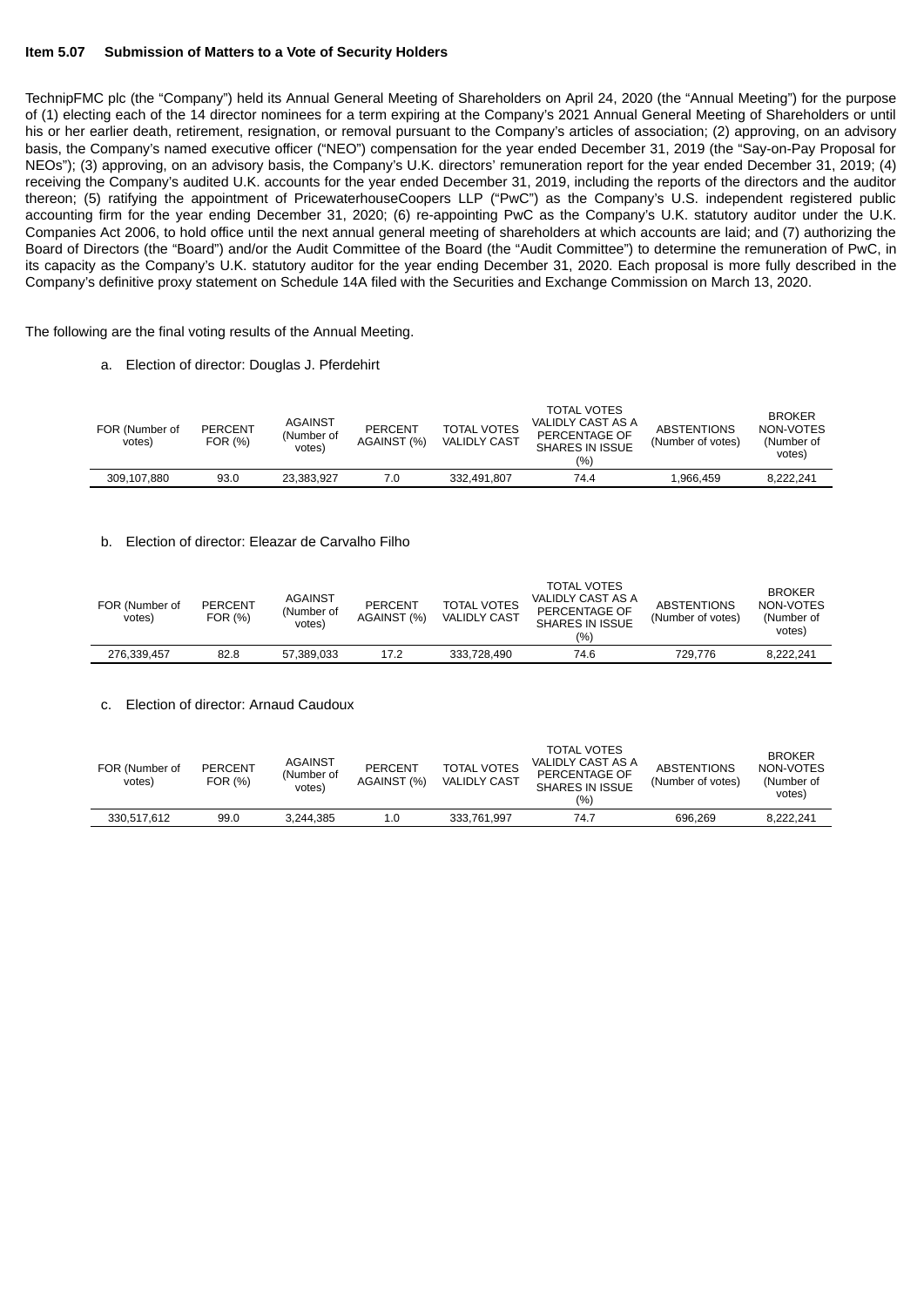### d. Election of director: Pascal Colombani

| FOR (Number of<br>votes) | <b>PERCENT</b><br>FOR (%) | <b>AGAINST</b><br>(Number of<br>votes) | <b>PERCENT</b><br>AGAINST (%) | <b>TOTAL VOTES</b><br><b>VALIDLY CAST</b> | <b>TOTAL VOTES</b><br>VALIDLY CAST AS A<br>PERCENTAGE OF<br>SHARES IN ISSUE<br>(96) | <b>ABSTENTIONS</b><br>(Number of votes) | <b>BROKER</b><br>NON-VOTES<br>(Number of<br>votes) |
|--------------------------|---------------------------|----------------------------------------|-------------------------------|-------------------------------------------|-------------------------------------------------------------------------------------|-----------------------------------------|----------------------------------------------------|
| 325.580.145              | 97.6                      | 8.171.596                              | 2.4                           | 333.751.741                               | 74.7                                                                                | 706.525                                 | 8.222.241                                          |
|                          |                           |                                        |                               |                                           |                                                                                     |                                         |                                                    |

### e. Election of director: Marie-Ange Debon

| FOR (Number of<br>votes) | <b>PERCENT</b><br>FOR (%) | <b>AGAINST</b><br>(Number of<br>votes) | PERCENT<br>AGAINST (%) | <b>TOTAL VOTES</b><br><b>VALIDLY CAST</b> | <b>TOTAL VOTES</b><br>VALIDLY CAST AS<br>A PERCENTAGE<br>OF SHARES IN<br>ISSUE (%) | <b>ABSTENTIONS</b><br>(Number of votes) | <b>BROKER NON-</b><br>VOTES (Number of<br>votes) |
|--------------------------|---------------------------|----------------------------------------|------------------------|-------------------------------------------|------------------------------------------------------------------------------------|-----------------------------------------|--------------------------------------------------|
| 329.820.727              | 98.8                      | 3.953.962                              | 1.2                    | 333.774.689                               | 74.7                                                                               | 683.577                                 | 8.222.241                                        |
|                          |                           |                                        |                        |                                           |                                                                                    |                                         |                                                  |

# f. Election of director: Claire S. Farley

| FOR (Number of<br>votes) | <b>PERCENT</b><br>FOR (%) | <b>AGAINST</b><br>(Number of<br>votes) | <b>PERCENT</b><br>AGAINST (%) | <b>TOTAL VOTES</b><br><b>VALIDLY CAST</b> | <b>TOTAL VOTES</b><br>VALIDLY CAST AS A<br>PERCENTAGE OF<br>SHARES IN ISSUE<br>(%) | <b>ABSTENTIONS</b><br>(Number of votes) | <b>BROKER</b><br>NON-VOTES<br>(Number of<br>votes) |
|--------------------------|---------------------------|----------------------------------------|-------------------------------|-------------------------------------------|------------------------------------------------------------------------------------|-----------------------------------------|----------------------------------------------------|
| 330.576.109              | 99.1                      | 3.166.235                              | 0.9                           | 333.742.344                               | 74.7                                                                               | 715.922                                 | 8.222.241                                          |

### g. Election of director: Didier Houssin

| FOR (Number of<br>votes) | <b>PERCENT</b><br>FOR (%) | <b>AGAINST</b><br>(Number of<br>votes) | <b>PERCENT</b><br>AGAINST (%) | <b>TOTAL VOTES</b><br><b>VALIDLY CAST</b> | <b>TOTAL VOTES</b><br>VALIDLY CAST AS A<br>PERCENTAGE OF<br>SHARES IN ISSUE<br>(%) | <b>ABSTENTIONS</b><br>(Number of votes) | <b>BROKER</b><br>NON-VOTES<br>(Number of<br>votes) |
|--------------------------|---------------------------|----------------------------------------|-------------------------------|-------------------------------------------|------------------------------------------------------------------------------------|-----------------------------------------|----------------------------------------------------|
| 325.613.628              | 97.6                      | 8.139.076                              | 2.4                           | 333.752.704                               | 74.7                                                                               | 705.562                                 | 8.222.241                                          |

# h. Election of director: Peter Mellbye

| FOR (Number of<br>votes) | <b>PERCENT</b><br>FOR (%) | <b>AGAINST</b><br>(Number of<br>votes) | <b>PERCENT</b><br>AGAINST (%) | <b>TOTAL VOTES</b><br><b>VALIDLY CAST</b> | <b>TOTAL VOTES</b><br>VALIDLY CAST AS A<br>PERCENTAGE OF<br><b>SHARES IN ISSUE</b><br>(%) | <b>ABSTENTIONS</b><br>(Number of votes) | <b>BROKER</b><br>NON-VOTES<br>(Number of<br>votes) |
|--------------------------|---------------------------|----------------------------------------|-------------------------------|-------------------------------------------|-------------------------------------------------------------------------------------------|-----------------------------------------|----------------------------------------------------|
| 312.686.511              | 93.7                      | 21.057.708                             | 6.3                           | 333.744.219                               | 74.7                                                                                      | 714.047                                 | 8.222.241                                          |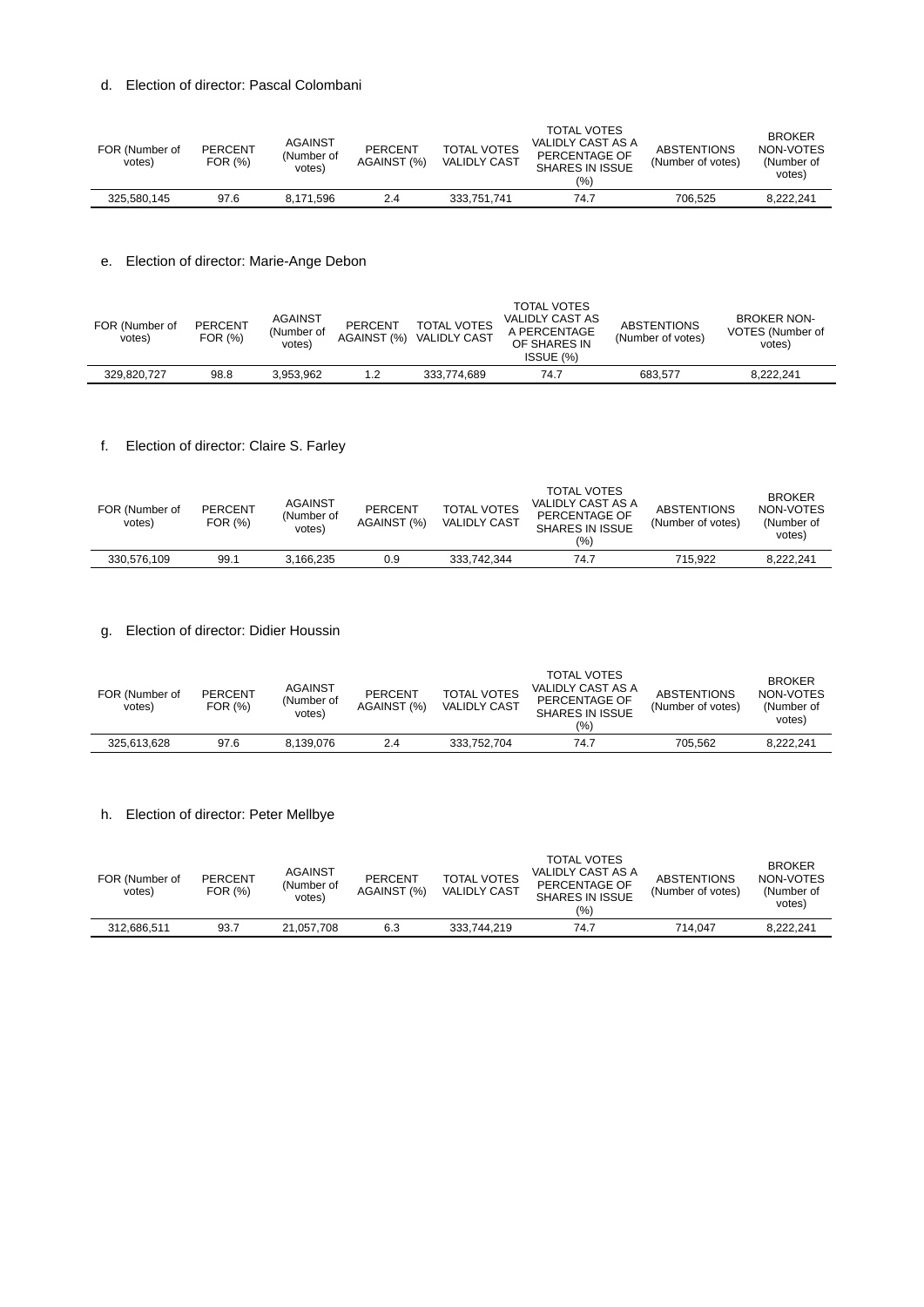| FOR (Number of<br>votes) | <b>PERCENT</b><br>FOR (%) | <b>AGAINST</b><br>(Number of<br>votes) | <b>PERCENT</b><br>AGAINST (%) | <b>TOTAL VOTES</b><br><b>VALIDLY CAST</b> | <b>TOTAL VOTES</b><br>VALIDLY CAST AS A<br>PERCENTAGE OF<br>SHARES IN ISSUE<br>(%) | <b>ABSTENTIONS</b><br>(Number of votes) | <b>BROKER</b><br>NON-VOTES<br>(Number of<br>votes) |
|--------------------------|---------------------------|----------------------------------------|-------------------------------|-------------------------------------------|------------------------------------------------------------------------------------|-----------------------------------------|----------------------------------------------------|
| 329.159.573              | 98.6                      | 4.661.336                              | 1.4                           | 333.820.909                               | 74.7                                                                               | 637.357                                 | 8.222.241                                          |
|                          |                           |                                        |                               |                                           |                                                                                    |                                         |                                                    |

# j. Election of director: Olivier Piou

| FOR (Number of<br>votes) | <b>PERCENT</b><br>FOR (%) | <b>AGAINST</b><br>(Number of<br>votes) | <b>PERCENT</b><br>AGAINST (%) | <b>TOTAL VOTES</b><br><b>VALIDLY CAST</b> | <b>TOTAL VOTES</b><br>VALIDLY CAST AS A<br>PERCENTAGE OF<br><b>SHARES IN ISSUE</b><br>(%) | <b>ABSTENTIONS</b><br>(Number of votes) | <b>BROKER</b><br>NON-VOTES<br>(Number of<br>votes) |
|--------------------------|---------------------------|----------------------------------------|-------------------------------|-------------------------------------------|-------------------------------------------------------------------------------------------|-----------------------------------------|----------------------------------------------------|
| 329.371.931              | 98.7                      | 4.459.062                              | 1.3                           | 333.830.993                               | 74.7                                                                                      | 627.273                                 | 8.222.241                                          |

# k. Election of director: Kay G. Priestly

| FOR (Number of<br>votes) | <b>PERCENT</b><br>FOR (%) | <b>AGAINST</b><br>(Number of<br>votes) | <b>PERCENT</b><br>AGAINST (%) | <b>TOTAL VOTES</b><br><b>VALIDLY CAST</b> | <b>TOTAL VOTES</b><br>VALIDLY CAST AS A<br>PERCENTAGE OF<br><b>SHARES IN ISSUE</b><br>(9/0) | <b>ABSTENTIONS</b><br>(Number of votes) | <b>BROKER</b><br>NON-VOTES<br>(Number of<br>votes) |
|--------------------------|---------------------------|----------------------------------------|-------------------------------|-------------------------------------------|---------------------------------------------------------------------------------------------|-----------------------------------------|----------------------------------------------------|
| 332.402.055              | 99.6                      | 1.344.688                              | 0.4                           | 333.746.743                               | 74.7                                                                                        | 711.523                                 | 8.222.241                                          |

### l. Election of director: Joseph Rinaldi

| FOR (Number of<br>votes) | <b>PERCENT</b><br>FOR (%) | <b>AGAINST</b><br>(Number of<br>votes) | <b>PERCENT</b><br>AGAINST (%) | <b>TOTAL VOTES</b><br><b>VALIDLY CAST</b> | <b>TOTAL VOTES</b><br>VALIDLY CAST AS A<br>PERCENTAGE OF<br><b>SHARES IN ISSUE</b><br>(9/0) | <b>ABSTENTIONS</b><br>(Number of votes) | <b>BROKER</b><br>NON-VOTES<br>(Number of<br>votes) |
|--------------------------|---------------------------|----------------------------------------|-------------------------------|-------------------------------------------|---------------------------------------------------------------------------------------------|-----------------------------------------|----------------------------------------------------|
| 330.446.734              | 99.0                      | 3.307.124                              | 1.0                           | 333.753.858                               | 74.7                                                                                        | 704.408                                 | 8.222.241                                          |

### m. Election of director: James M. Ringler

| FOR (Number of<br>votes) | <b>PERCENT</b><br>FOR (%) | <b>AGAINST</b><br>(Number of<br>votes) | <b>PERCENT</b><br>AGAINST (%) | <b>TOTAL VOTES</b><br><b>VALIDLY CAST</b> | <b>TOTAL VOTES</b><br>VALIDLY CAST AS A<br>PERCENTAGE OF<br>SHARES IN ISSUE<br>(%) | <b>ABSTENTIONS</b><br>(Number of votes) | <b>BROKER</b><br>NON-VOTES<br>(Number of<br>votes) |
|--------------------------|---------------------------|----------------------------------------|-------------------------------|-------------------------------------------|------------------------------------------------------------------------------------|-----------------------------------------|----------------------------------------------------|
| 234.184.889              | 70.2                      | 99.554.764                             | 29.8                          | 333.739.653                               | 74.7                                                                               | 718.613                                 | 8.222.241                                          |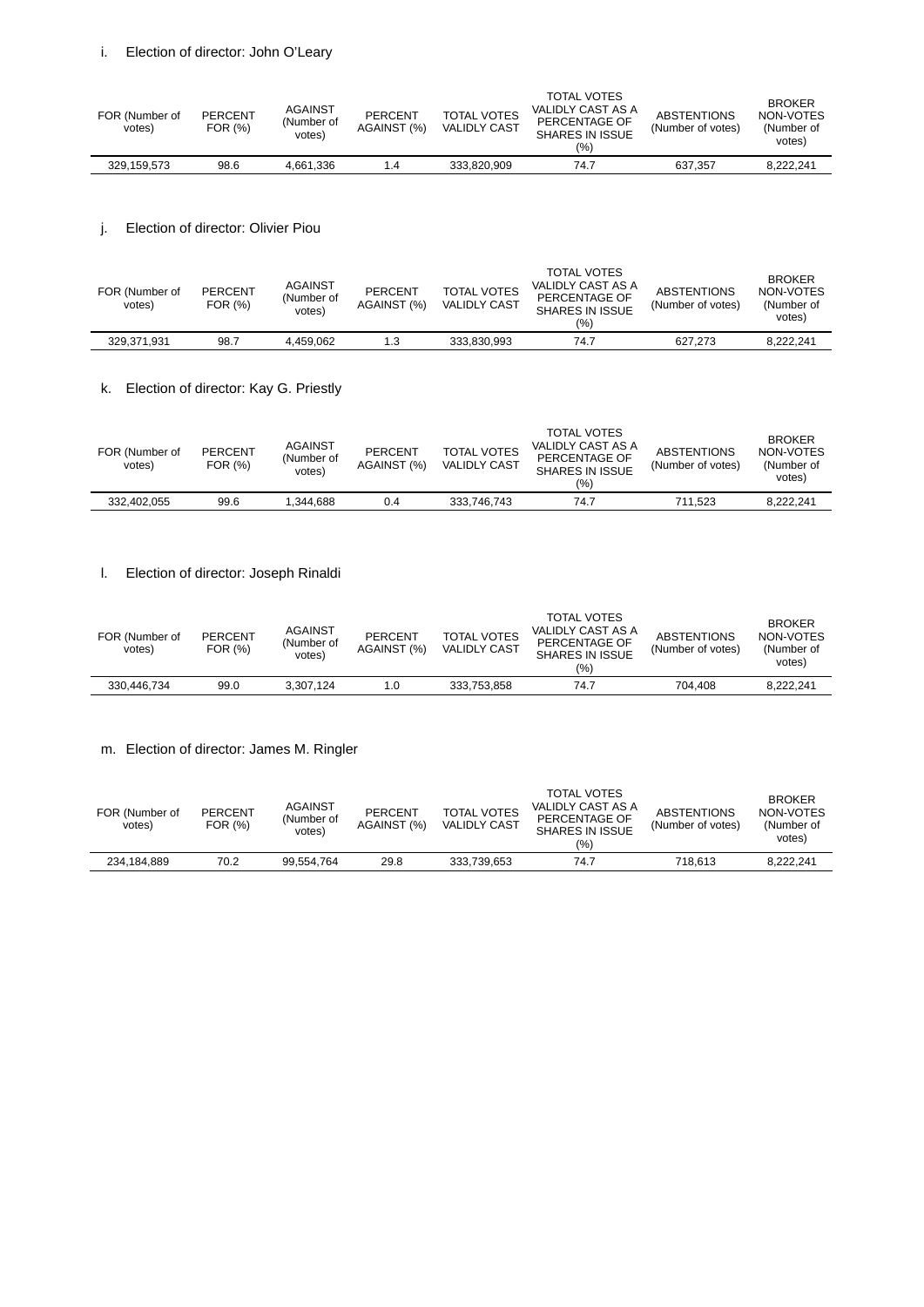### n. Election of director: John Yearwood

| FOR (Number of<br>votes) | <b>PERCENT</b><br>FOR (%) | <b>AGAINST</b><br>(Number of<br>votes) | PERCENT<br>AGAINST (%) | <b>TOTAL VOTES</b><br><b>VALIDLY CAST</b> | <b>TOTAL VOTES</b><br>VALIDLY CAST AS A<br>PERCENTAGE OF<br>SHARES IN ISSUE<br>(%) | <b>ABSTENTIONS</b><br>(Number of votes) | <b>BROKER</b><br>NON-VOTES<br>(Number of<br>votes) |
|--------------------------|---------------------------|----------------------------------------|------------------------|-------------------------------------------|------------------------------------------------------------------------------------|-----------------------------------------|----------------------------------------------------|
| 327,459,784              | 98.1                      | 6.250.599                              | 1.9                    | 333.710.383                               | 74.6                                                                               | 747.883                                 | 8.222.241                                          |

### **Proposal 2 - 2019 U.S. Say-on-Pay Proposal for NEOs**

Approval, on an advisory basis, of the Company's NEO compensation for the year ended December 31, 2019.

The voting results were as follows:

| FOR (Number of<br>votes) | <b>PERCENT</b><br>FOR (%) | <b>AGAINST</b><br>(Number of<br>votes) | <b>PERCENT</b><br>AGAINST (%) | <b>TOTAL VOTES</b><br><b>VALIDLY CAST</b> | <b>TOTAL VOTES</b><br>VALIDLY CAST AS A<br>PERCENTAGE OF<br>SHARES IN ISSUE<br>(9/0) | <b>ABSTENTIONS</b><br>(Number of votes) | <b>BROKER</b><br>NON-VOTES<br>(Number of<br>votes) |
|--------------------------|---------------------------|----------------------------------------|-------------------------------|-------------------------------------------|--------------------------------------------------------------------------------------|-----------------------------------------|----------------------------------------------------|
| 286,617,728              | 85.8                      | 47.447.425                             | 14.2                          | 334.065.153                               | 74.7                                                                                 | 393.113                                 | 8.222.241                                          |

### **Proposal 3 - 2019 U.K. Directors' Remuneration Report**

Approval, on an advisory basis, of the Company's directors' remuneration report for the year ended December 31, 2019.

The voting results were as follows:

| FOR (Number of<br>votes) | <b>PERCENT</b><br>FOR (%) | <b>AGAINST</b><br>(Number of<br>votes) | <b>PERCENT</b><br>AGAINST (%) | <b>TOTAL VOTES</b><br><b>VALIDLY CAST</b> | <b>TOTAL VOTES</b><br>VALIDLY CAST AS A<br>PERCENTAGE OF<br>SHARES IN ISSUE<br>(%) | <b>ABSTENTIONS</b><br>(Number of votes) | <b>BROKER</b><br>NON-VOTES<br>(Number of<br>votes) |
|--------------------------|---------------------------|----------------------------------------|-------------------------------|-------------------------------------------|------------------------------------------------------------------------------------|-----------------------------------------|----------------------------------------------------|
| 288.489.638              | 86.4                      | 45.553.835                             | 13.6                          | 334.043.473                               | 74.7                                                                               | 414.793                                 | 8.222.241                                          |

### **Proposal 4 - Receipt of U.K. Annual Report and Accounts**

Receipt of the Company's audited U.K. accounts for the year ended December 31, 2019, including the reports of the directors and the auditor thereon.

The voting results were as follows:

| FOR (Number of<br>votes) | <b>PERCENT</b><br>FOR (%) | <b>AGAINST</b><br>(Number of<br>votes) | <b>PERCENT</b><br>AGAINST (%) | <b>TOTAL VOTES</b><br><b>VALIDLY CAST</b> | <b>TOTAL VOTES</b><br>VALIDLY CAST AS A<br>PERCENTAGE OF<br><b>SHARES IN ISSUE</b><br>(%) | <b>ABSTENTIONS</b><br>(Number of votes) | <b>BROKER</b><br>NON-VOTES<br>(Number of<br>votes) |
|--------------------------|---------------------------|----------------------------------------|-------------------------------|-------------------------------------------|-------------------------------------------------------------------------------------------|-----------------------------------------|----------------------------------------------------|
| 341.688.781              | 99.9                      | 431.722                                | 0.1                           | 342.120.503                               | 76.5                                                                                      | 560.004                                 | N/A                                                |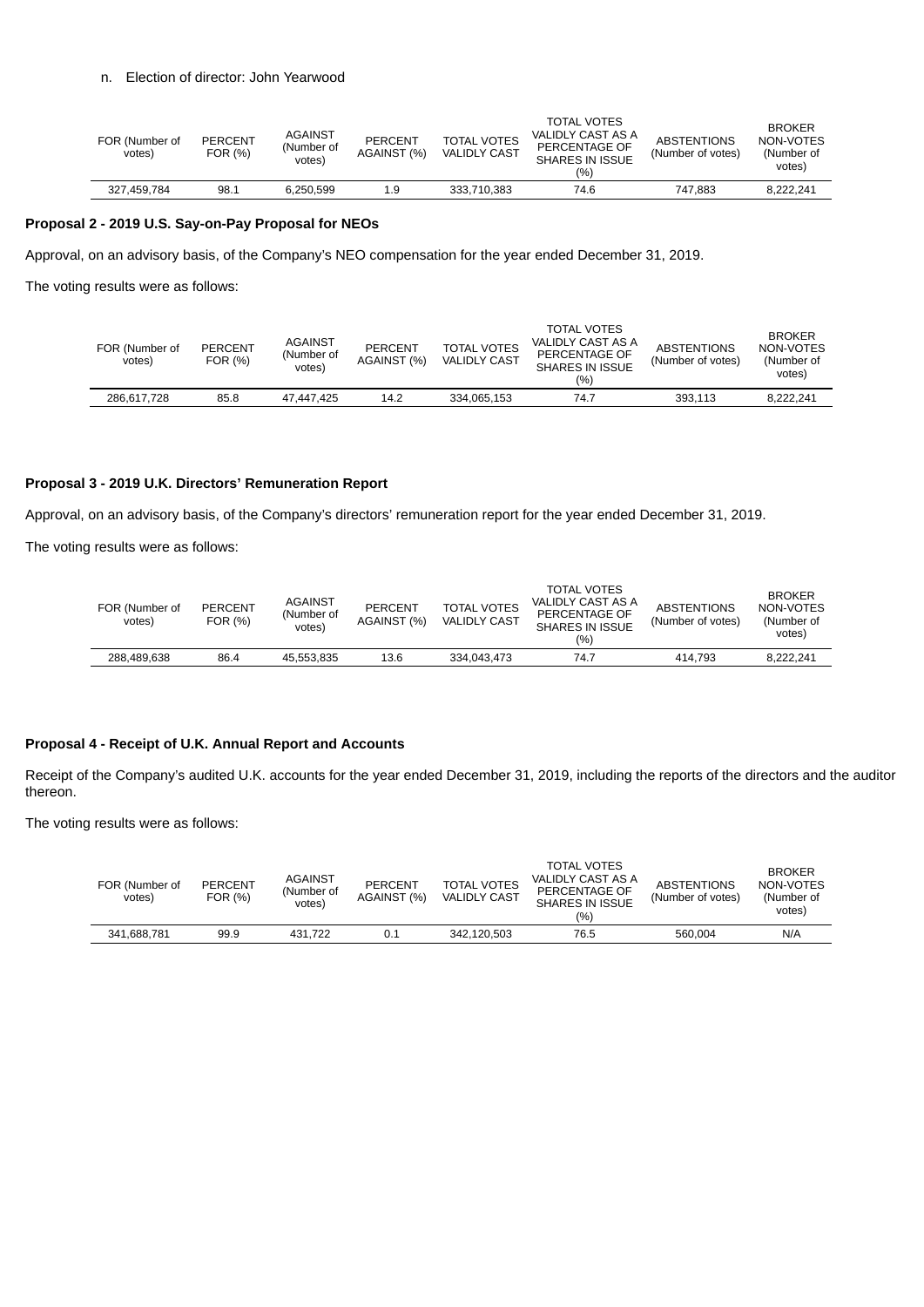### **Proposal 5 - Ratification of PwC as U.S. Auditor**

Ratification of the appointment of PricewaterhouseCoopers LLP ("PwC") as the Company's U.S. independent registered public accounting firm for the year ending December 31, 2020.

The voting results were as follows:

| FOR (Number of<br>votes) | <b>PERCENT</b><br>FOR (%) | <b>AGAINST</b><br>(Number of<br>votes) | <b>PERCENT</b><br>AGAINST (%) | <b>TOTAL VOTES</b><br><b>VALIDLY CAST</b> | TOTAL VOTES<br>VALIDLY CAST AS A<br>PERCENTAGE OF<br>SHARES IN ISSUE<br>(%) | <b>ABSTENTIONS</b><br>(Number of votes) | <b>BROKER</b><br>NON-VOTES<br>(Number of<br>votes) |
|--------------------------|---------------------------|----------------------------------------|-------------------------------|-------------------------------------------|-----------------------------------------------------------------------------|-----------------------------------------|----------------------------------------------------|
| 338.621.439              | 99.0                      | 3.535.165                              | 1.0                           | 342.156.604                               | 76.5                                                                        | 523.903                                 | N/A                                                |

### **Proposal 6 - Re-appointment of PwC as U.K. Statutory Auditor**

Re-appointment of PwC as the Company's U.K. statutory auditor under the U.K. Companies Act 2006, to hold office until the next annual general meeting of shareholders at which accounts are laid.

The voting results were as follows:

| FOR (Number of<br>votes) | <b>PERCENT</b><br>FOR (%) | <b>AGAINST</b><br>(Number of<br>votes) | <b>PERCENT</b><br>AGAINST (%) | <b>TOTAL VOTES</b><br><b>VALIDLY CAST</b> | TOTAL VOTES<br>VALIDLY CAST AS A<br>PERCENTAGE OF<br>SHARES IN ISSUE<br>(%) | <b>ABSTENTIONS</b><br>(Number of votes) | <b>BROKER</b><br>NON-VOTES<br>(Number of<br>votes) |
|--------------------------|---------------------------|----------------------------------------|-------------------------------|-------------------------------------------|-----------------------------------------------------------------------------|-----------------------------------------|----------------------------------------------------|
| 338.586.704              | 99.0                      | 3.553.892                              | 1.0                           | 342.140.596                               | 76.5                                                                        | 539.911                                 | N/A                                                |
|                          |                           |                                        |                               |                                           |                                                                             |                                         |                                                    |

### **Proposal 7 - Approval of U.K. Statutory Auditor Fees**

Authorize the Board of Directors and/or the Audit Committee to determine the remuneration of PwC, in its capacity as the Company's U.K. statutory auditor for the year ending December 31, 2020.

The voting results were as follows:

| FOR (Number of<br>votes) | <b>PERCENT</b><br>FOR (%) | <b>AGAINST</b><br>(Number of<br>votes) | <b>PERCENT</b><br>AGAINST (%) | <b>TOTAL VOTES</b><br><b>VALIDLY CAST</b> | <b>TOTAL VOTES</b><br>VALIDLY CAST AS A<br>PERCENTAGE OF<br>SHARES IN ISSUE<br>(%) | <b>ABSTENTIONS</b><br>(Number of votes) | <b>BROKER</b><br>NON-VOTES<br>(Number of<br>votes) |
|--------------------------|---------------------------|----------------------------------------|-------------------------------|-------------------------------------------|------------------------------------------------------------------------------------|-----------------------------------------|----------------------------------------------------|
| 340.351.676              | 99.5                      | 1.794.750                              | 0.5                           | 342.146.426                               | 76.5                                                                               | 534.081                                 | N/A                                                |